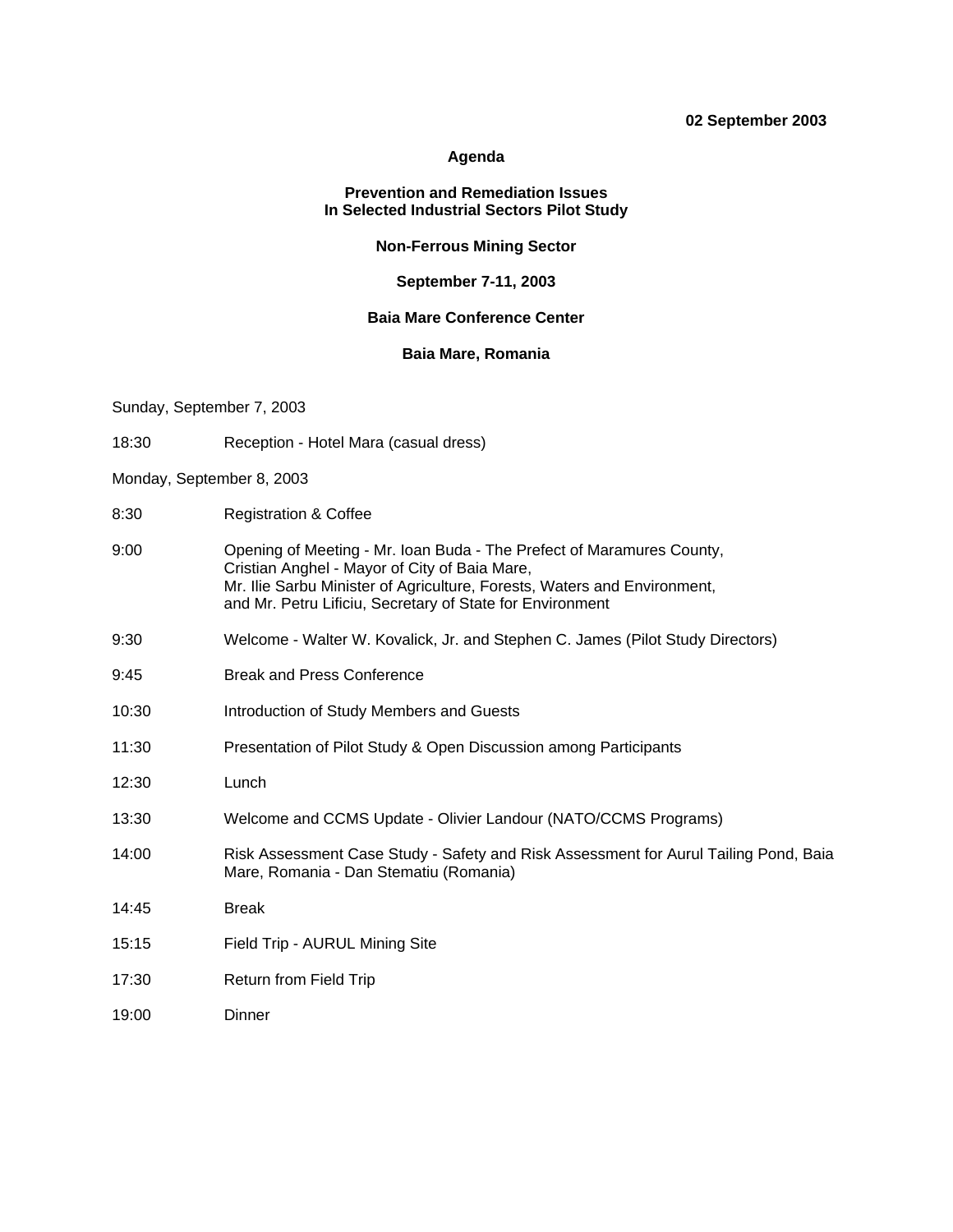## Tuesday, September 9, 2003

| 8:30  | <b>Registration &amp; Coffee</b>                                                                                                         |
|-------|------------------------------------------------------------------------------------------------------------------------------------------|
| 9:00  | Industry Overview and Assessment - EU Mining Project PECOMINES - Marco<br>D'Alessandro (European Union)                                  |
| 9:45  | Environmental Impacts of the Romanian Mining Industry - Mr. Cornel Florea Gabrian<br>(Romania)                                           |
| 10:30 | <b>Break</b>                                                                                                                             |
| 11:00 | Preliminary Discussion of Industrial Sectors for Next Meeting                                                                            |
| 11:30 | Tour de Table Presentations (15 minutes each)                                                                                            |
|       | <b>UK</b><br>Canada<br>Germany                                                                                                           |
| 12:30 | Lunch                                                                                                                                    |
| 13:30 | Remediation Strategies Overview - Remediation of Metal Contaminated Sites - Ludo<br>Diels (Belgium)                                      |
| 14:15 | Prevention/Remediation Case Study - Prevention/remediation Case Study Addressing<br>Mining Sites in Greece - Anthimos Xenidis (Greece)   |
| 15:00 | <b>Break</b>                                                                                                                             |
| 15:30 | Remediation Case Study - Almaden: Remediation Techniques in the Largest Mercury<br>Mining District of the World - Pablo Higueras (Spain) |
| 16:15 | Remediation Case Study - The Deloro Mine Site Demonstration Project - Konstantin<br>Volchek (Canada)                                     |
| 17:00 | Adjourn                                                                                                                                  |
| 18:30 | <b>Dinner</b>                                                                                                                            |
|       |                                                                                                                                          |